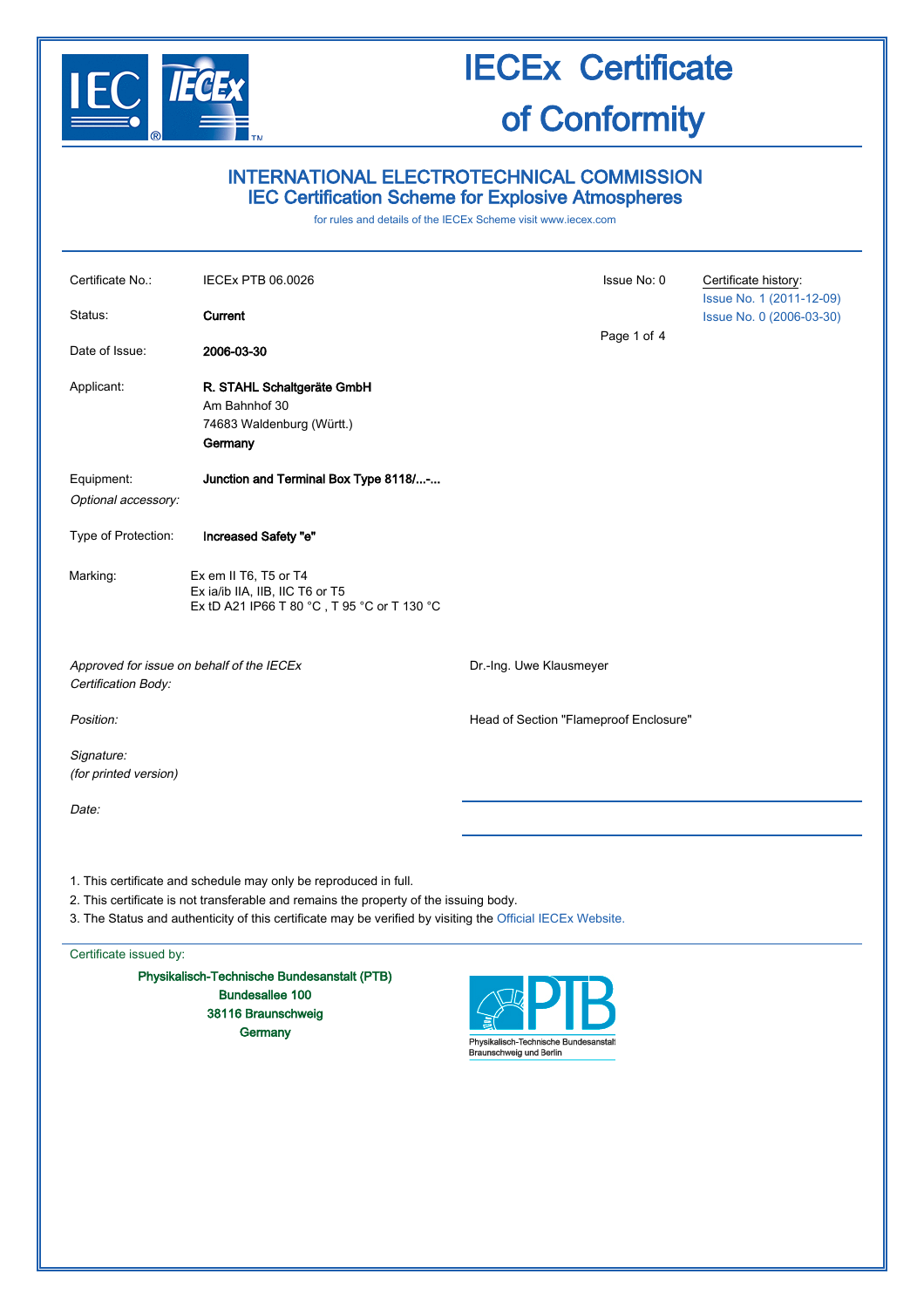

| Certificate No: | IECEx PTB 06.0026                                                          | Issue No: 0 |
|-----------------|----------------------------------------------------------------------------|-------------|
| Date of Issue:  | 2006-03-30                                                                 | Page 2 of 4 |
| Manufacturer:   | R. STAHL Schaltgeräte GmbH<br>Am Bahnhof 30<br>74638 Waldenburg<br>Germany |             |

Additional Manufacturing location(s):

This certificate is issued as verification that a sample(s), representative of production, was assessed and tested and found to comply with the IEC Standard list below and that the manufacturer's quality system, relating to the Ex products covered by this certificate, was assessed and found to comply with the IECEx Quality system requirements. This certificate is granted subject to the conditions as set out in IECEx Scheme Rules, IECEx 02 and Operational Documents as amended.

#### STANDARDS:

The electrical apparatus and any acceptable variations to it specified in the schedule of this certificate and the identified documents, was found to comply with the following standards:

| IEC 60079-0: 2004<br>Edition:4.0 | Electrical apparatus for explosive gas atmospheres - Part 0: General requirements                        |
|----------------------------------|----------------------------------------------------------------------------------------------------------|
| IEC 60079-11: 1999<br>Edition:4  | Electrical apparatus for explosive gas atmospheres - Part 11: Intrinsic safety 'i'                       |
| IEC 60079-18: 1992<br>Edition:1  | Electrical apparatus for explosive gas atmospheres - Part 18: Encapsulation 'm'                          |
| IEC 60079-7: 2001<br>Edition:3   | Electrical apparatus for explosive gas atmospheres - Part 7: Increased safety 'e'                        |
| IEC 61241-0: 2004<br>Edition:1   | Electrical apparatus for use in the presence of combustible dust - Part 0: General requirements          |
| IEC 61241-1:2004<br>Edition:1    | Electrical apparatus for use in the presence of combustible dust - Part 1: Protection by enclosures "tD" |

This Certificate does not indicate compliance with electrical safety and performance requirements other than those expressly included in the

Standards listed above.

### TEST & ASSESSMENT REPORTS:

A sample(s) of the equipment listed has successfully met the examination and test requirements as recorded in

Test Report:

[DE/PTB/ExTR06.0048/00](http://iecex.iec.ch/extr/DE.PTB.ExTR06.0048.00)

Quality Assessment Report:

[DE/PTB/QAR06.0001/00](http://iecex.iec.ch/qar/DE.PTB.QAR06.0001.00)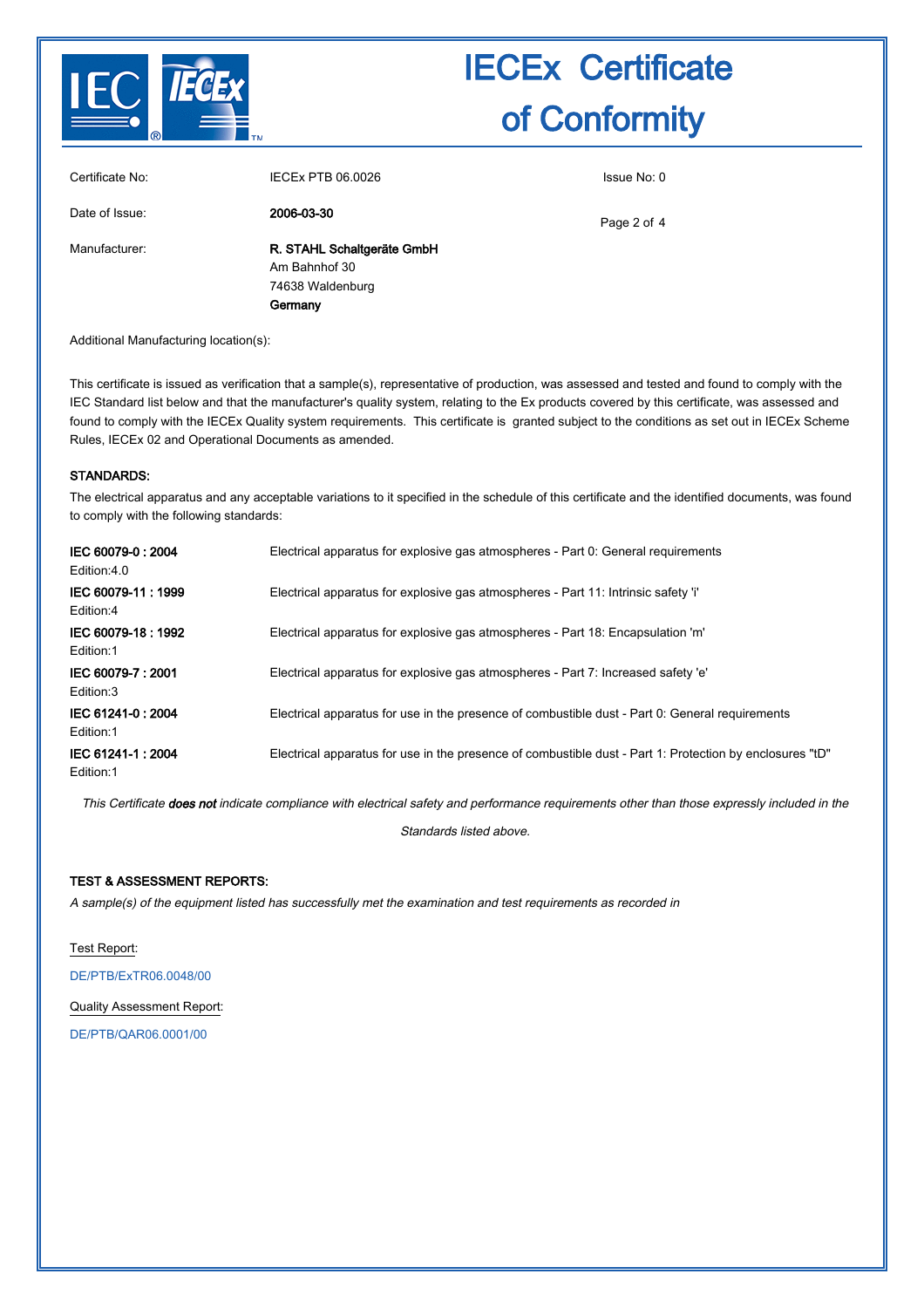

Certificate No: IECEx PTB 06.0026 Issue No: 0

Date of Issue: 2006-03-30

Page 3 of 4

Schedule

### EQUIPMENT:

Equipment and systems covered by this certificate are as follows:

#### Description of equipment

The junction and terminal box, type 8118/…-… is a polyester-resin housing for stationary installation. It is used to conduct or distribute electrical power in hazardous locations. Type of protection is Increased safety "e" and Protection by Enclosure "tD". The box is equipped with terminals and fuses.

#### Nomenclature

| Junction and terminal boxes           |                                                                                                                                                    | <b>Type</b> | 8118/abc-def |
|---------------------------------------|----------------------------------------------------------------------------------------------------------------------------------------------------|-------------|--------------|
| la                                    | Design<br>1 = Increased Safety "e"<br>$2$ = Intrinsic Safety "i"                                                                                   |             |              |
|                                       | Enclosure size (length x width x height) in mm<br>$1 = 85 \times 85 \times 55$<br>$2 = 115 \times 115 \times 64$<br>$3 = 145 \times 145 \times 71$ |             |              |
|                                       | Specification of enclosure<br>$1 =$ Junction box<br>$2$ = Terminal box<br>$3$ = Junction box with fuse<br>$\mu$ = Terminal box with fuse           |             |              |
| $\mathsf{Id}, \mathsf{e}, \mathsf{f}$ | numerals or letters without influence to explosion-protection                                                                                      |             |              |

### Technical data

| Rated voltage                                          | up to up<br>ltο | 1100 V for terminal box without fuse<br>550 V for terminal box with fuse |  |
|--------------------------------------------------------|-----------------|--------------------------------------------------------------------------|--|
| Rated current                                          | lmax.           | <b>1</b> 50 A                                                            |  |
| Conductor cross section                                | lmax.           | $10 \text{ mm}$                                                          |  |
| Ambient temperature for type 8118/1-                   |                 | $-50$ °C to $+55$ °C<br>amb                                              |  |
| Ambient temperature for type 8118/2-                   |                 | $-50$ °C to $+75$ °C<br>amb                                              |  |
| Protection against contact, entry of solids and water: |                 | IP66 in accordance with IEC 60529                                        |  |

Current rating, number of conductors and conductor size are defined in the relevant specification sheets.

The composition of the protection symbol will be based on the types of protection of components actually used.

The ratings represent maximum values, actual values will be subject to the electrical equipment used from case to case. Depending on the system conditions, the mode of operation, the utilization category, etc. the manufacturer will specify the definitive ratings which will be within the range of these limiting values and will comply with the relevant standards.

#### Notes for installation and use

The maximum number of conductors that can be used for each enclosure size is subject to the cross section and the admissible current rating and is shown in the attached specification sheets.

The surface resistance of the material used for the enclosure is 10<sup>13</sup> ohms. Due regard shall, therefore, be given to the note "To be cleaned with moist cloth only".

Annex: Specification sheets of current rating, number of conductors and conductor size.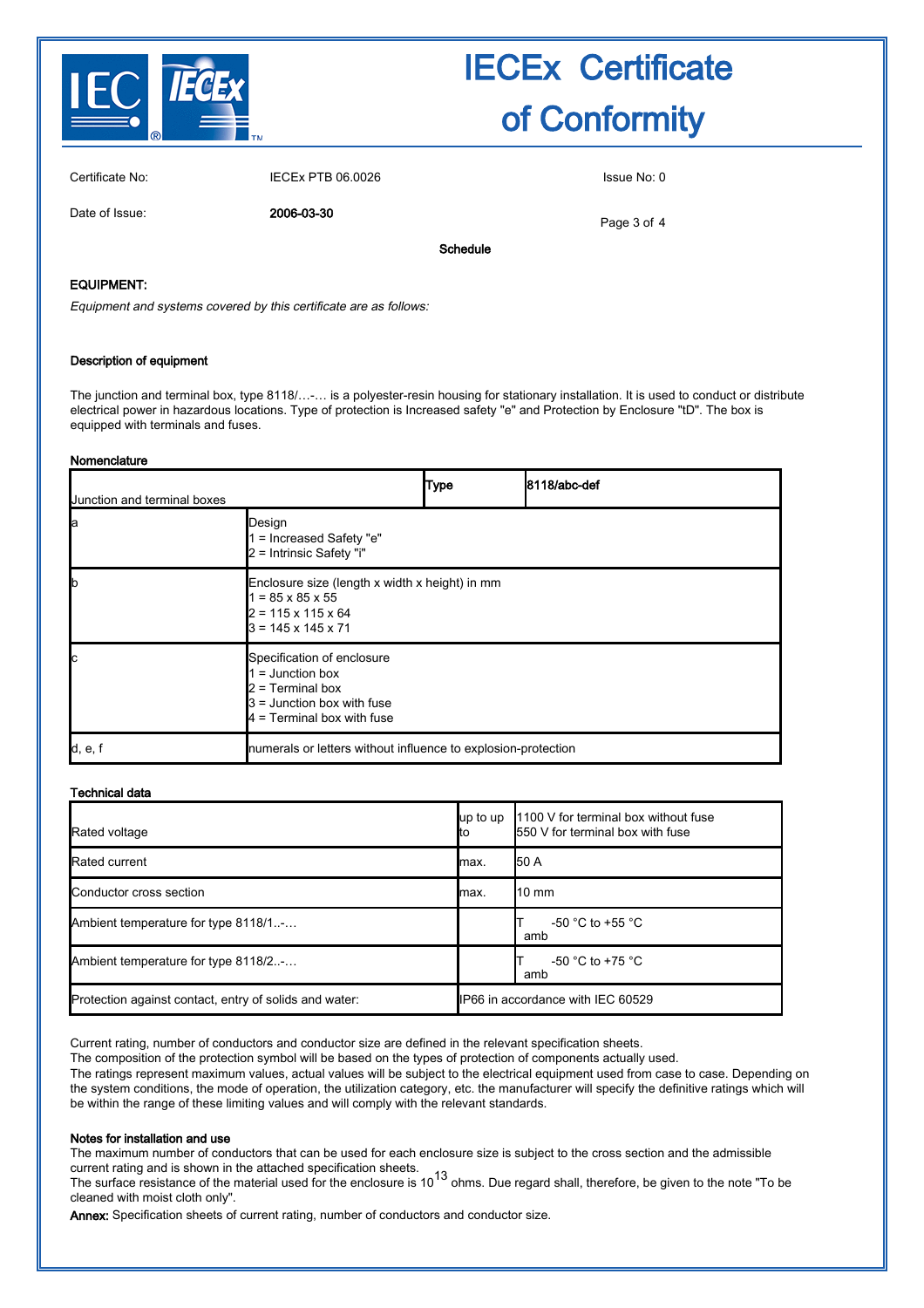

Certificate No: IECEx PTB 06.0026 ISSue No: 0

Date of Issue: 2006-03-30

Page 4 of 4

### SPECIFIC CONDITIONS OF USE: NO

Annex:

[Specification sheets.pdf](http://iecex.iec.ch/cert/IECExPTB06.00260/$File/Specification sheets.pdf)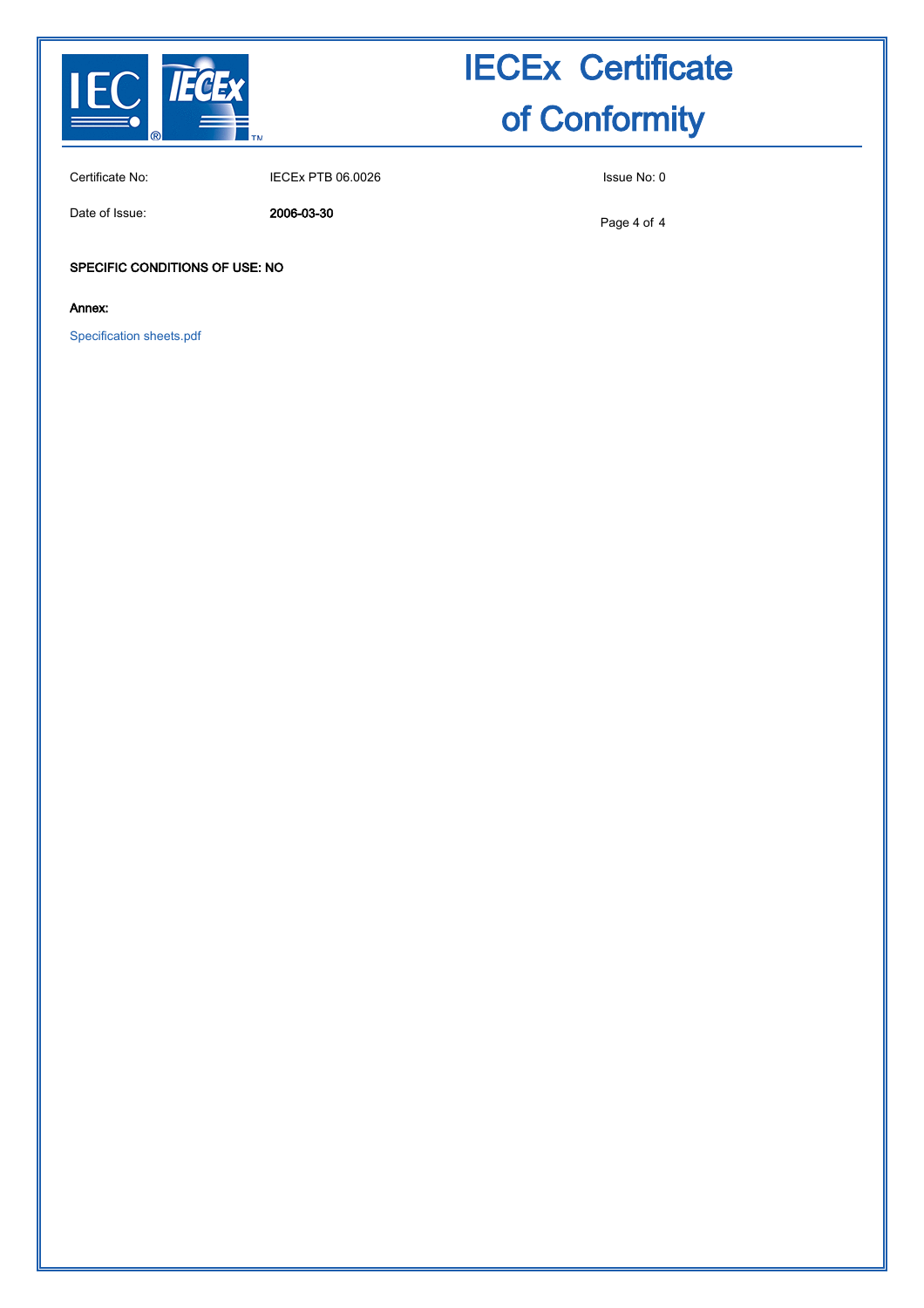# **SUPPLEMENTARY SHEET 1**

## Fitting of the junction boxes Type 8118/111 or Type 8118/113 and terminal boxes Type 8118/112 or Type 8118/114

## **Maximum permissible continuous current of the terminal or maximum number**

**of conductors**<sup>1)</sup> depending on the conductor size and the number of loaded terminals, for the temperature class T6 at T<sub>a</sub>  $\leq$  40 °C or T5 at T<sub>a</sub>  $\leq$  55 °C<sup>4)</sup>:

| number of<br>loaded | permissible rated current in A<br>at conductor size          |    |    |  |  |
|---------------------|--------------------------------------------------------------|----|----|--|--|
| terminals           | $2,5 \text{ mm}^2$<br>$4 \text{ mm}^2$<br>$1,5 \text{ mm}^2$ |    |    |  |  |
|                     | 13                                                           | 18 | 24 |  |  |
|                     | 15                                                           | 19 | 25 |  |  |
| $\leq$ 3            | 16                                                           | 20 | 25 |  |  |

junction boxes Type 8118/111 or Type 8118/114 $4$ )

# terminal boxes Type 8118/112 or Type 8118/114<sup>4)</sup>

|    | current in A   number of conductors $1$ at conductor size                                                                       |                                           |    |   |  |  |
|----|---------------------------------------------------------------------------------------------------------------------------------|-------------------------------------------|----|---|--|--|
|    | $1,5$ mm <sup>2</sup>                                                                                                           | $4 \text{ mm}^2$<br>$2,5$ mm <sup>2</sup> |    |   |  |  |
| 3  |                                                                                                                                 |                                           |    |   |  |  |
| 6  | 16                                                                                                                              |                                           |    |   |  |  |
| 10 |                                                                                                                                 | 12                                        |    |   |  |  |
| 16 | 6                                                                                                                               |                                           | 12 | 3 |  |  |
| 20 |                                                                                                                                 | հ                                         |    |   |  |  |
| 25 |                                                                                                                                 |                                           | 8  |   |  |  |
|    | 8                                                                                                                               |                                           | ิค |   |  |  |
|    | max. number of terminals depending on the cross<br>section or the max. permissible conductor size of the<br>terminals installed |                                           |    |   |  |  |

**Note** 

- 1) Every entered conductor and every internal connection wire counts as conductor. Bridges and earth conductors are not counted.
- 2) additional conductors optional

3) When applying these tabular values, simultaneity factors or load factors according to IEC 439 may be considered. Mixed equipment with circuits with different cross sections and currents is possible by proportional utilization of the different tabular values:

|    | example:<br>(generally) | cross section / $mm2$ current / A<br>1,5<br>2.5                                                                             | 10<br>16 | number of conductors<br>10 (of 16)<br>$4($ of 12) |       | utilization<br>$= 63 %$<br>$=$ 33 % |
|----|-------------------------|-----------------------------------------------------------------------------------------------------------------------------|----------|---------------------------------------------------|-------|-------------------------------------|
|    |                         |                                                                                                                             |          |                                                   | total | $= 96 \% < 100 \%$                  |
| 4) |                         | When mounting fuses $\leq 2$ A  temperature class .T6"<br>When mounting fuses $> 2$ A bis $\leq$ 5A  temperature class "T5" |          |                                                   |       |                                     |

When mounting fuses  $\leq 6.3$  A .................. temperature class "T4"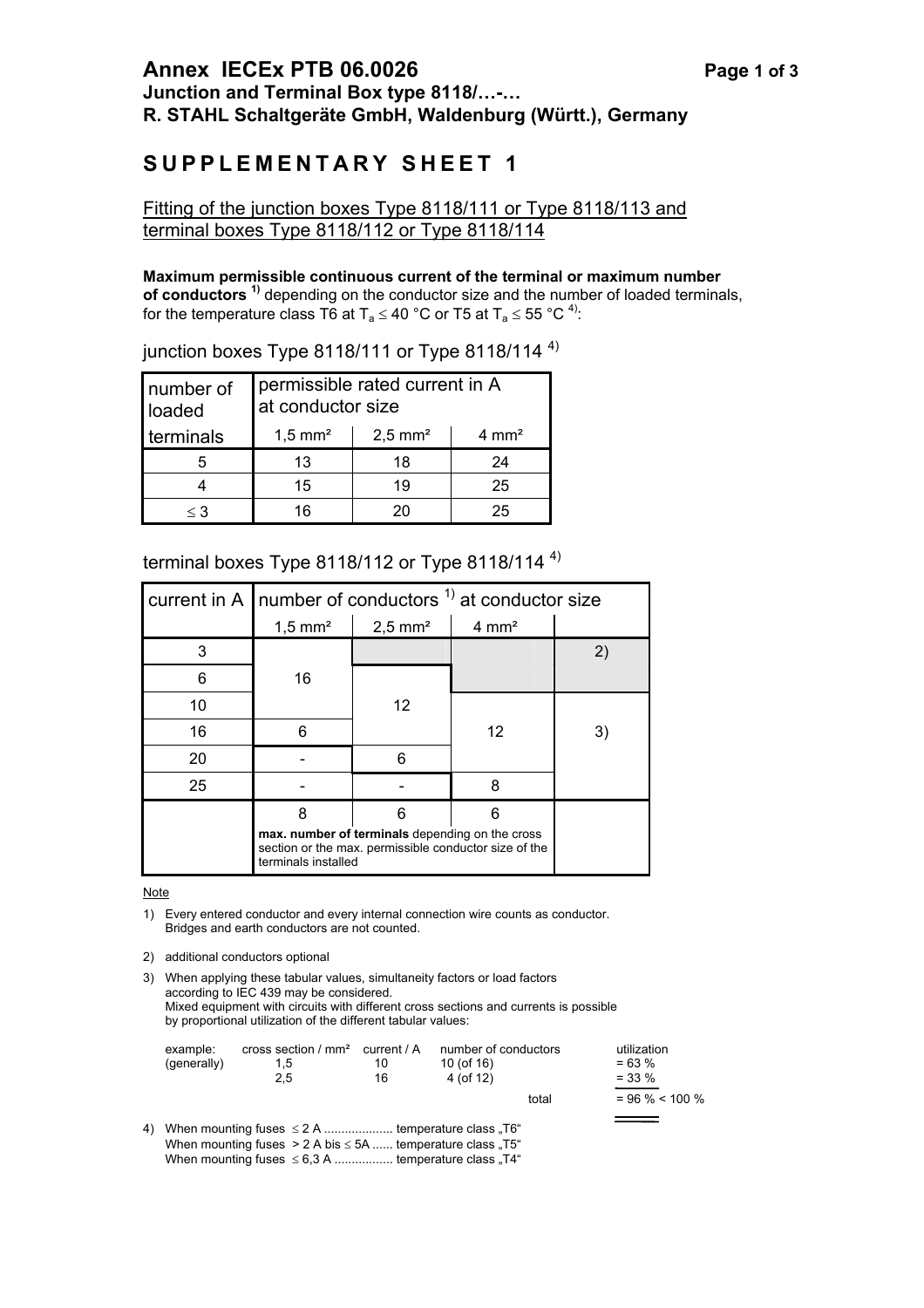# **SUPPLEMENTARY SHEET 2**

## Fitting of the junction boxes Type 8118/121 or Type 8118/123 and terminal boxes Type 8118/122 or Type 8118/124

## **Maximum permissible continuous current of the terminal or maximum number**

**of conductors**<sup>1)</sup> depending on the conductor size and the number of loaded terminals, for the temperature class T6 at T<sub>a</sub>  $\leq$  40 °C or T5 at T<sub>a</sub>  $\leq$  55 °C<sup>4)</sup>.

| number of<br>loaded | permissible rated current in A<br>at conductor size                                    |          |    |    |  |  |  |  |
|---------------------|----------------------------------------------------------------------------------------|----------|----|----|--|--|--|--|
| terminals           | $1,5$ mm <sup>2</sup><br>$2,5$ mm <sup>2</sup><br>$4 \text{ mm}^2$<br>$6 \text{ mm}^2$ |          |    |    |  |  |  |  |
|                     | 13                                                                                     | 17       | 24 | 32 |  |  |  |  |
|                     | 14                                                                                     | 18       |    | 33 |  |  |  |  |
|                     | 25                                                                                     |          |    |    |  |  |  |  |
| $\,<\,$ 4           | 16                                                                                     | 35<br>20 |    |    |  |  |  |  |

## junction boxes Type 8118/121 or Type 8118/123  $4)$

## terminal boxes type 8118/122 or Type 8118/124  $4$ )

| current in A | number of conductors $1$ at conductor size                                                                                   |                       |                  |                  |    |  |
|--------------|------------------------------------------------------------------------------------------------------------------------------|-----------------------|------------------|------------------|----|--|
|              | $1,5$ mm <sup>2</sup>                                                                                                        | $2,5$ mm <sup>2</sup> | $4 \text{ mm}^2$ | $6 \text{ mm}^2$ |    |  |
| 3            |                                                                                                                              |                       |                  |                  |    |  |
| 6            | 26                                                                                                                           |                       |                  |                  |    |  |
| 10           |                                                                                                                              | 26                    |                  |                  |    |  |
| 16           | 6                                                                                                                            | 14                    | 22               |                  |    |  |
| 20           |                                                                                                                              | 6                     |                  | 20               | 3) |  |
| 25           |                                                                                                                              |                       | 8                |                  |    |  |
| 35           |                                                                                                                              |                       |                  |                  |    |  |
|              | 13                                                                                                                           | 13                    | 11               | 10               |    |  |
|              | max. number of terminals depending on the cross section or the<br>max. permissible conductor size of the terminals installed |                       |                  |                  |    |  |

Note

1) Every entered conductor and every internal connection wire counts as conductor. Bridges and earth conductors are not counted.

2) additional conductors optional

3) When applying these tabular values, simultaneity factors or load factors according to IEC 439 may be considered. Mixed equipment with circuits with different cross sections and currents is possible by proportional utilization of the different tabular values:

|    | example:<br>(generally) | cross section / $mm2$ current / A<br>$1.5^{\circ}$<br>2.5                                                                   | 10<br>16 | number of conductors<br>10 (of 16)<br>$4($ of 12) |       | utilization<br>$= 63 %$<br>$=$ 33 % |
|----|-------------------------|-----------------------------------------------------------------------------------------------------------------------------|----------|---------------------------------------------------|-------|-------------------------------------|
|    |                         |                                                                                                                             |          |                                                   | total | $= 96 \% < 100 \%$                  |
| 4) |                         | When mounting fuses $\leq 2$ A  temperature class "T6"<br>When mounting fuses $> 2$ A bis $\leq$ 5A  temperature class "T5" |          |                                                   |       |                                     |

When mounting fuses  $\leq 6.3$  A ................. temperature class "T4"